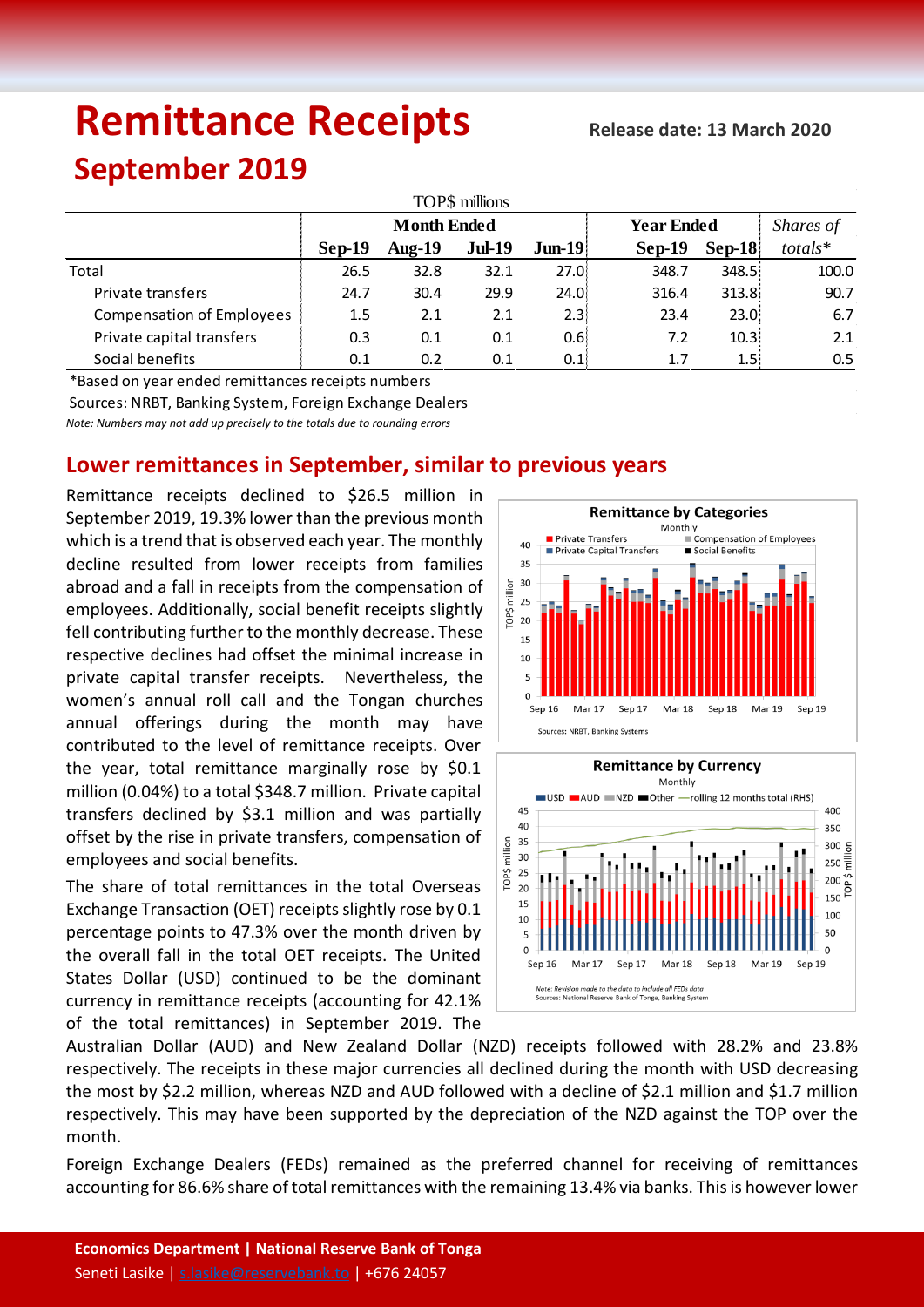than a 87.2% in August 2019 and 88.5% in September 2018. The general public preference for sending and receiving money via FEDs is due to accessibility and faster services.

#### **Private Transfers**

In September 2019, private transfers fell by 18.9% to \$24.7 million, particularly lower receipts of family support from friends and relatives abroad. Private transfers accounted for 93.2% of the total remittance receipts and 44.1% of the total OET receipts, higher than 43.8% last month reflecting the decline in the overall OET receipts. The total receipts of private transfers for the year ended September 2019 increased by \$2.6 million (0.8%) driven mainly by receipts for family support.

#### **Employee Compensation**[1](#page-1-0)

The total compensation of employees' receipts declined in September 2019 to \$1.5 million from a \$2.1 million last month and represented 5.5% of the total remittance receipts. Receipts from both seasonal workers<sup>[2](#page-1-1)</sup> abroad and other wages & salaries fell by \$0.4 million (39.8%) and \$0.3 million (24.5%) respectively over the month. The fall in receipts from seasonal workers was due mainly to receipts in NZD which declined by \$0.4 million.

However, total employee compensation rose over the year by \$0.5 million (2.0%) to \$23.4 million. Other wages and salaries accounted for 56.7% (\$12.3 million) of the employee



compensation receipts over the year, and the remaining 43.3% (\$11.1 million) was from RSE/SWP workers. New Zealand RSE workers contributed the most to the seasonal workers' receipts of \$9.1 million, while the seasonal workers from Australia only contributed \$1.9 million.

#### **Private capital transfers & Social benefits**

The private capital transfer receipts increased by \$0.1 million due to higher receipts of private grants for investment projects (particularly for construction purposes by families). However, social benefits receipts fell by \$0.1 million driven by a fall in receipts of pension funds. The private capital transfer and the social benefits receipts account for 1.0% and 0.2% respectively of the total remittances for September 2019. In year ended terms, the private capital transfers receipts declined by \$3.1 million (29.8%) while the social benefits receipts increased by \$0.2 million (10.8%).

#### **Outlook**

Remittance receipts are anticipated to remain high in the upcoming months as the holiday season approaches and the Christmas festivities. The Reserve Bank will continue to closely monitor the remittance receipts given it is the largest source of foreign exchange inflow for the Tongan economy.

**Economics Department | National Reserve Bank of Tonga**

Seneti Lasike [| s.lasike@reservebank.to](mailto:s.lasike@reservebank.to) | +676 24057

<span id="page-1-0"></span> $1$  Employee compensation is the sum of wages and salaries from the seasonal workers abroad, Tongan residents working short term overseas, and resident employees serving foreign organizations.

<span id="page-1-1"></span><sup>&</sup>lt;sup>2</sup> The figures for receipts from Seasonal Employees are limited to the ability of the banks and FEDs to identify receipts from seasonal workers.